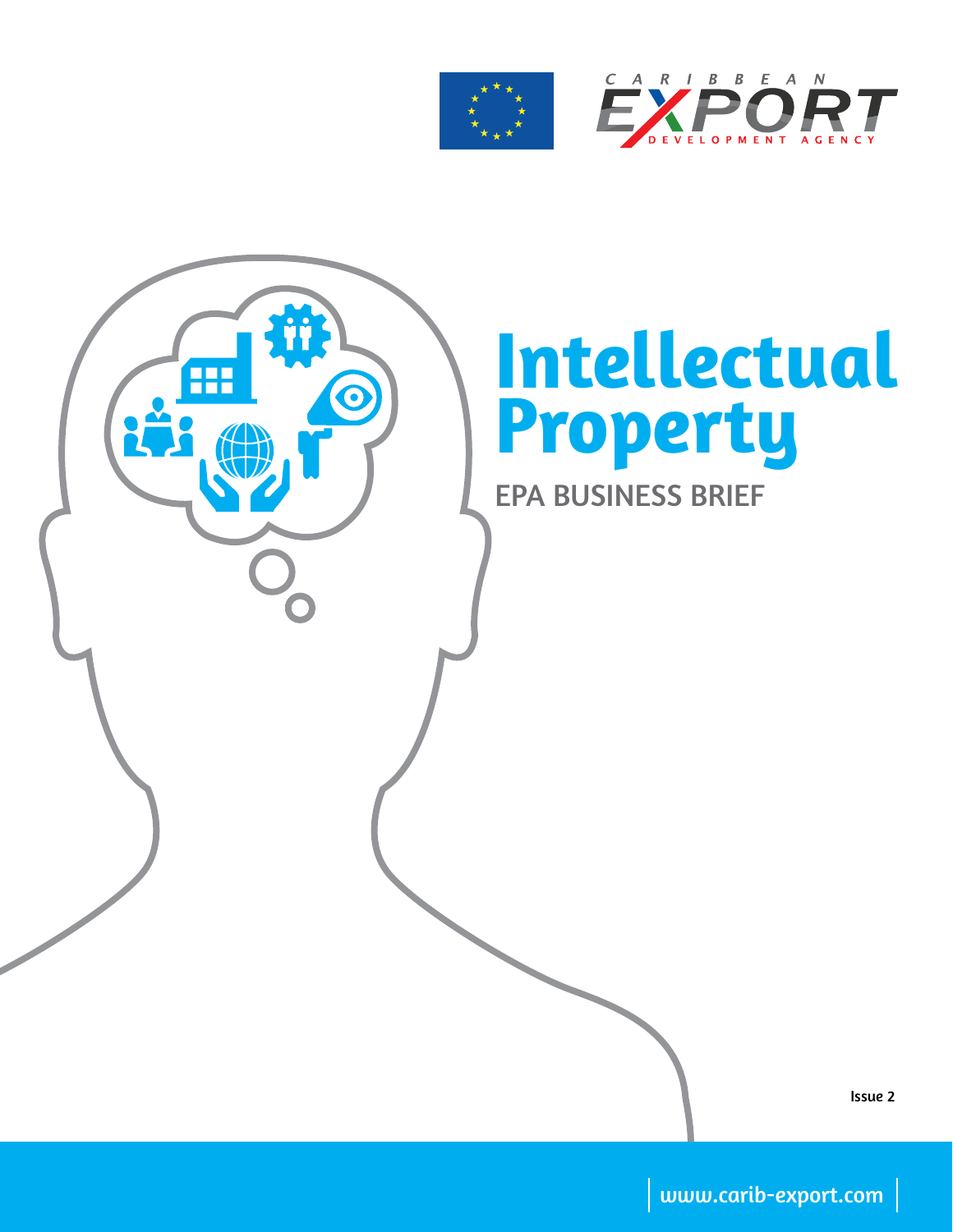### Intellectual Property

"Intellectual property" (IP) is a term that refers to creations of the mind. Types of IP include a new machine an engineer develops to make construction easier, a new plant variety a farmer breeds, an original song your neighbour wrote, or the distinctive name you use to market your products/services. "Intellectual Property rights" (IPRs) are therefore the exclusive rights legally given to such creations of the mind and are similar to property rights in that they belong to the owner who has the exclusive rights to sell, import, license and use his property.

The objectives of Chapter 2 of the CARIFORUM-European Union Economic Partnership Agreement<sup>7</sup> (EPA) on Innovation and Intellectual Property is to foster innovation and creativity to achieve sustainable development, promote trade and ensure the integration of CARIFORUM States into the world economy. The EPA recognizes the importance of protection and enforcement of intellectual property to achieving this goal.

While CARIFORUM states have committed to the implementation of the provisions of the EPA IP Chapter by the year 2014 (with the exception of Haiti which has until the year 2021), several of the EPA IP provisions are worded as "best endeavours", thereby giving CARIFORUM states the option to implement these provisions only if and when they are so prepared.

### Intellectual Property Tools and the EPA

In today's knowledge-driven economies, protecting and managing IP assets can be critical to the success or failure of an enterprise. Following are the different types of intellectual property, which can be protected in a number of ways.

### Copyright and Related Rights

Literary and artistic creations, such as a painting, books, music, performances, films as well as software are protected by copyright and related rights. Copyright and related rights are automatically obtained once the work has been committed to some tangible form, such as writing a poem on paper or recording a musical composition to a compact disc. The duration of copyright protection depends on the type of work protected, however, the Berne Convention for the Protection of Literary and Artistic Work, to which a total of 168 countries are party stipulates a minimum protection of the life of the author plus fifty years after his death for literary and artistic works.

Copyright and related rights provide the owner of the work with the exclusive right to decide how to treat that work, including licensing, performing, and distributing for sale. As managing the use of one's works can be a daunting task, many copyright rights holders join collective management societies which are responsible for licensing copyrighted works and collecting royalties on behalf of the owner of the rights.

Article 143 of the EPA requires CARIFORUM countries to comply with two treaties: the World Intellectual Property Organisation (WIPO) Copyright Treaty, 1996 (WCT) and the WIPO Performances and Phonogram Treaty, 1996 (WPPT). These treaties speak to the availability of copyrighted works on the internet by providing exclusive rights over material on the internet to copyright holders. These treaties also promote the use of technological protection measures (TPMs) and therefore require signatories to enforce legal remedies against persons who infringe on these exclusive rights.

*Dominican Republic, Jamaica, Saint Lucia and Trinidad and Tobago are signatories to the WCT while Dominican Republic, Jamaica, Saint Lucia, Saint Vincent and the Grenadines, and Trinidad and Tobago are signatories to the WPPT.*

# OPPORTUNITIES UNDER THE EPA

- 1. Provisions relating to copyright under the EPA seek to ensure that rights holders from both the European Union (EU) and CARIFORUM states are adequately compensated for use of their works. When copyrighted materials are pirated, the rights holder as well as the country is affected. As such, CARIFORUM right holders who wish to export copyrighted products or services to the EU should find it easier to obtain remuneration for the use of such products or services.
- 2. The EPA also seeks to facilitate reciprocal agreements between respective CMOs, with the purpose of ensuring easier access to copyright materials as well as easier delivery of licenses for the use of such material throug out the EU and CARIFORUM states. The CMO should ensure that rights holders are adequately compensated for the use of such content by collecting and transmitting royalties *<sup>2</sup>* .

*<sup>1</sup> This falls within Title VI "Trade-related Issues" of Part II "Trade and Trade-Related Matters"*

*<sup>2</sup> Article 143.2(B) of the EPA.*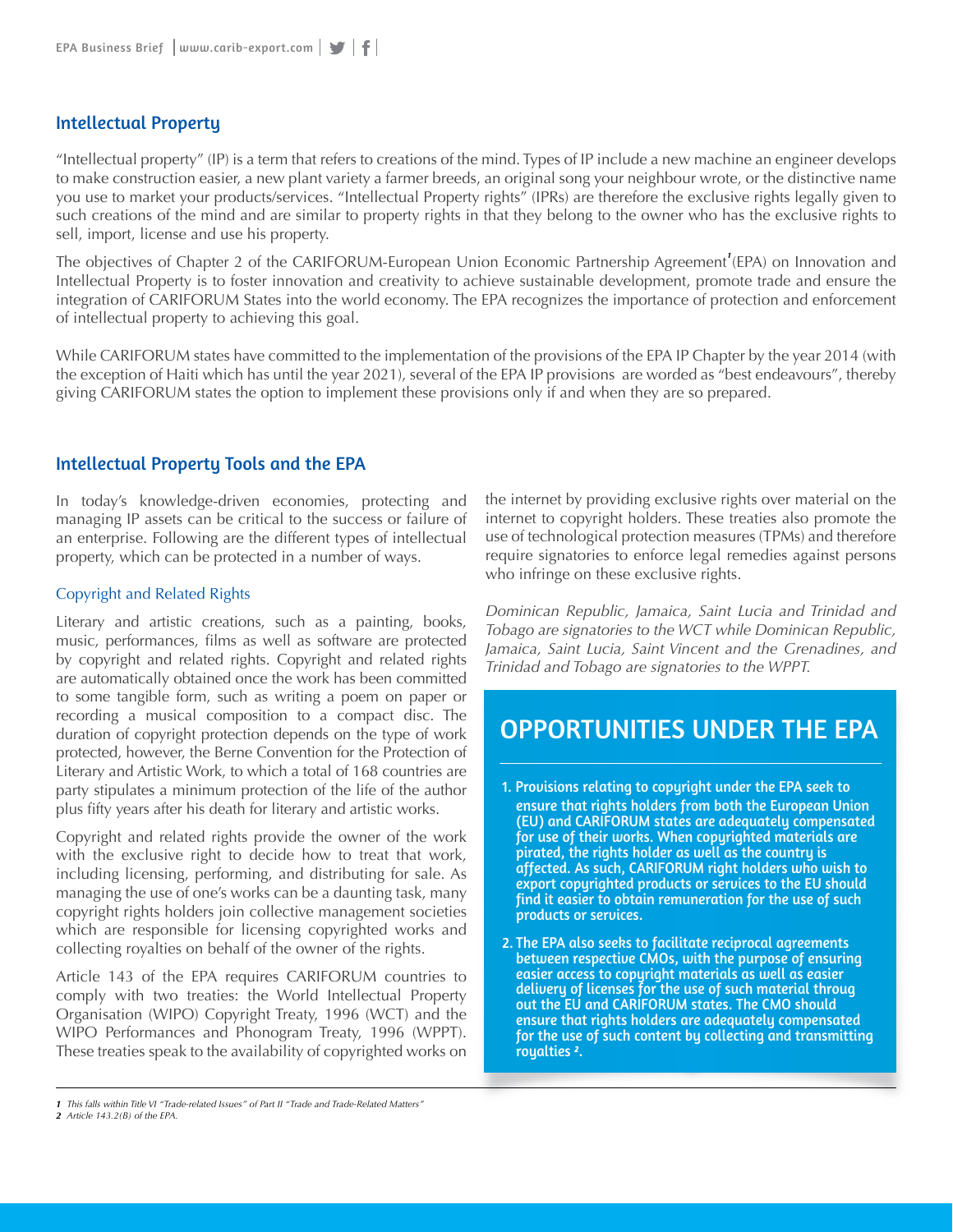3. In addition to exporting copyrighted works, under the Services Chapter of the EPA<sup>3</sup>, there are market access commitments by 26 European states (all EU Members except Belgium) for the exchange of entertainment services, except audio-visual. This means that CARIFORUM artists, musicians and other cultural practitioners, who are registered as a business, can send their members or employees to 26 EU states to supply entertainment services<sup>4</sup> such as performances<sup>5</sup>, which are protected by copyright and related rights. *<sup>6</sup>*

During the 2012 London Olympics, there was the successful export of entertainment services, namely performers, through the Caribbean Soul Fusion Concert which showcased artists such as BelO (Haiti), Claudia (St. Lucia), Michele Henderson (Dominica), Xiomara Fortuna (Dominican Republic), Mystic (Guyana), Mr. Dale and Arturo Tappin (Barbados), and Christopher Martin (Jamaica) *<sup>7</sup>*



#### Patents

Inventions, such as the mobile phone and the steam engine, are protected by patents. Patents give legal rights to the creator of an invention to stop others from importing, selling, distributing or treating the invention in any way without the permission of the patent holder. In order to obtain a patent, the creator must have an invention that is new, not obvious to someone with knowledge and experience in the industry to which the invention relates, and one that is capable of being used or made in that industry. Applications for a grant of patent must be submitted for examination to national IP Offices, and once granted, is usually protected for up to twenty years from the filing date of the application. During this period, only the patent holder, or a licensee, can make, use or sell the patented product.

In accordance with Article 66b of the Revised Treaty of Chaguaramas establishing the Caribbean Community including the CARICOM Single Market Economy, which speaks to the establishment of a regional administration for intellectual property rights, Article 141 of the EPA also seeks to promote regional integration and the harmonisation of intellectual property laws.

In the case of patents, Article 141.1 encourages regional management of intellectual property rights through the establishment of a Regional Patent Office (RPO) and the grant of regional patents. The granting of regional patents would allow an inventor to file one single application with the RPO, which would result in automatic patent protection in all CARIFORUM countries.

In addition to the regional management of patents, Article 147 of the EPA requires CARIFORUM countries to accede to the Patent Corporation Treaty (PCT), and the Budapest Treaty on the International Recognition of the Deposit of Micro-organisms for the Purposes of Patent Procedure (1977, amended in 1980). The EPA also encourages CARIFORUM countries to accede to the Patent Law Treaty (PLT).

*Currently, Antigua and Barbuda, Barbados, Belize, Dominica, Dominican Republic, Grenada, Saint Kitts and Nevis, and Trinidad and Tobago are all signatories to the PCT.* 

Dominican Republic and Trinidad and Tobago are signatories *to the Budapest Treaty.*

# OPPORTUNITIES UNDER THE EPA

 $\mathcal{I}_\text{L}$  . The PCT allows for an inventor to file a single patent of  $\mathcal{I}_\text{L}$ 

- 1. The PCT allows for an inventor to file a single patent  $\hbox{a}$  pplication through WIPO, and therein name countries in which the inventor wishes to seek a grant of patent.  $\blacksquare$ It reduces the costs and procedures associated with  $\mathbf \Gamma$  filing patent applications in individual national  $\overline{\text{intellectual property}}$  offices. The  $\overline{\text{intelectual}}$
- 2. The Budapest Treaty makes it easier for applicants to  $\epsilon$  patent micro-organisms in multiple countries and limits national procedural requirements. of filing a patent application and would therefore lower lower lower lower lower lower lower lower lower lower
- 3. The Patent Law Treaty (PLT) also limits the requirements  $\log$  of filing a patent application and would therefore lower the cost of applying for a grant of patent in CARIFORUM to the Budapest Treaty and the Budapest Treaty.

Currently, Antigua and Barbuda, Barbados, Belize, Dominica,

Trinidad and Tobago are all signatories to the PCT. The

<sup>3</sup> This falls within Article 83 "Contractual services suppliers and independent professions" of Chapter 4 "Temporary presence of natural persons for business purpose" of the EPA.

<sup>4</sup> Kindly see Annex IV of the EPA for a detailed list of services sectors which includes the activities covered under the Central Product Classification (CPC) 9619 Entertainment Services list developed<br>by the United Nations *by the United Nations.* 

See Article 83 of the EPA for the specific conditions CARIFORUM entertainers must meet in order to benefit from the aforementioned market access.

<sup>(</sup>CRN), C. (2014). The CARIFORUM-EC Economic Partnership Agreement (EPA): Highlights of the Rules on Services & investment in the EPA. [online] http://cafein-online.net/ *Available at: http://file:///C:/Users/DELL/Downloads/Brief\_Highlights\_re\_Services\_and\_Investment\_in\_the\_EPA\_IU.pdf [Accessed 7 Oct. 2014].*

<sup>7</sup> Soul Fusion is coordinated by Caribbean Export Development Agency (Caribbean Export) under the 10th European Development Fund (EDF).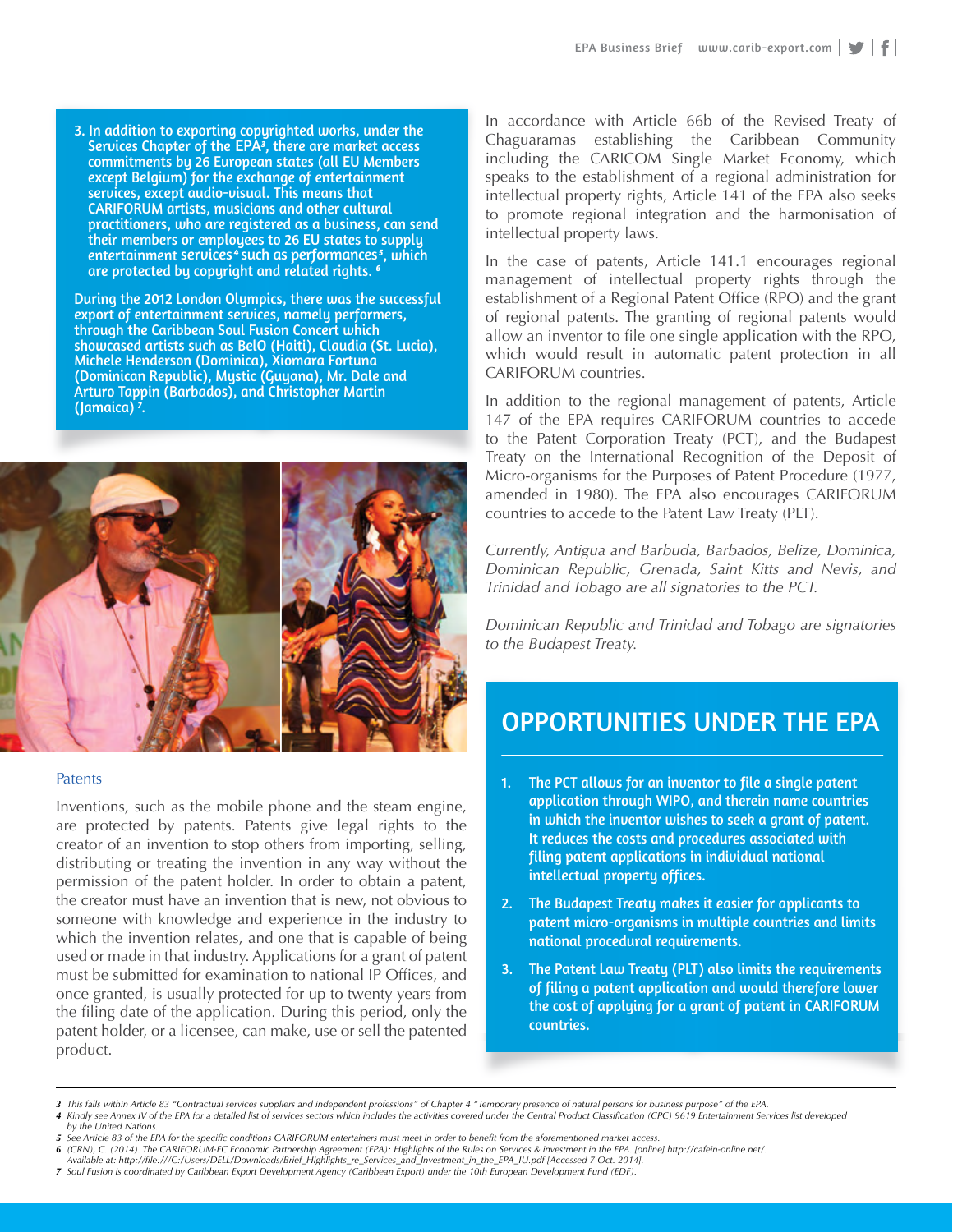

#### Industrial Designs

Industrial designs are applied to a wide variety of products of industry and handicraft: from technical and medical instruments to watches, jewelry, and other luxury items; from housewares and electrical appliances to vehicles and architectural structures; and from textile to leisure goods. Industrial design rights only protect the shape, texture, pattern, or colour of a product and must be formally applied for in order to be registered.

The Hague Agreement for the International Registration of Industrial Designs, 1999, allows for a single application to be filed through WIPO wherein countries which are signatory to the Hague Agreement can be designated for protection of the design. Article 146 of the EPA encourages CARIFORUM states to accede to this treaty. Under the EPA, CARIFORUM states also agree to protect industrial designs that are new or original and that have individual character. The EPA requires that this protection be provided by registration for a period of 5 years but not exceeding 25 years from the date of filing. The industrial designs provision of the EPA also requires the protection of unregistered industrial designs for at least 3 years, provided the design is copied.

*Belize and Suriname are signatories to the Hague Act of 1960.*

# OPPORTUNITIES UNDER THE EPA

1. The Hague Agreement, like the PCT, is a useful tool for designers to seek protection for their designs in multiple territories through a single international registration with WIPO. CARIFORUM designers wishing to market their designs in other territories can capitalise on the filing of one application for protection with reduced formalities and expense, thereby minimising the costs of obtaining protection in other territories.

2. With the expansion of protection to unregistered designs for up to 3 years from the date the design is made public, CARIFORUM designers can seek action against the intentional copying of an unregistered design. This extended protection is useful in areas of design which change rapidly such as fashion.

#### **Trademarks**

Every business has a name under which it operates and most businesses have a brand associated with their product or service. This brand or name can be protected under intellectual property as a trademark. A trademark can be any sign that can be represented graphically, including letters, numbers and pictures. Once registered, a trademark is protected for ten years and can be renewed indefinitely.

One of the requirements under Article 144 of the EPA is for CARIFORUM countries to consider acceding to the Madrid Protocol for the International Registration of Marks (1989) and the revised Trademark Law Treaty (2006). The Madrid Protocol is a treaty which seeks to facilitate the registration of trademarks worldwide by allowing a proprietor to file a single application with WIPO, and designate the countries in which trademark registration is sought.

*Antigua and Barbuda is a signatory to the Madrid Protocol.*

# OPPORTUNITIES UNDER THE EPA

- 1. For Micro, Small and Medium-sized Enterprises, it would prove very costly to register a trademark in every potential export market. The Madrid Protocol therefore seeks to minimise these costs and the procedures associated with filing trademark applications in multiple territories.
- 2. Under the Madrid Protocol, a Micro, Small and Medium Enterprise may also save costs post registration as all renewals, recordals of changes in the name or address of the proprietor, and assignments can be carried out through WIPO without having to renew or record such changes separately in each of the designated territories.

In 2010, the West Indian Rum & Spirits Producers' Association (WIRSPA) completed the implementation of an EU funded project to revamp the rum industry in the Caribbean. The programme included the establishment of the 'Authentic Caribbean Rum' (ACR) brand. The ACR brand is a registered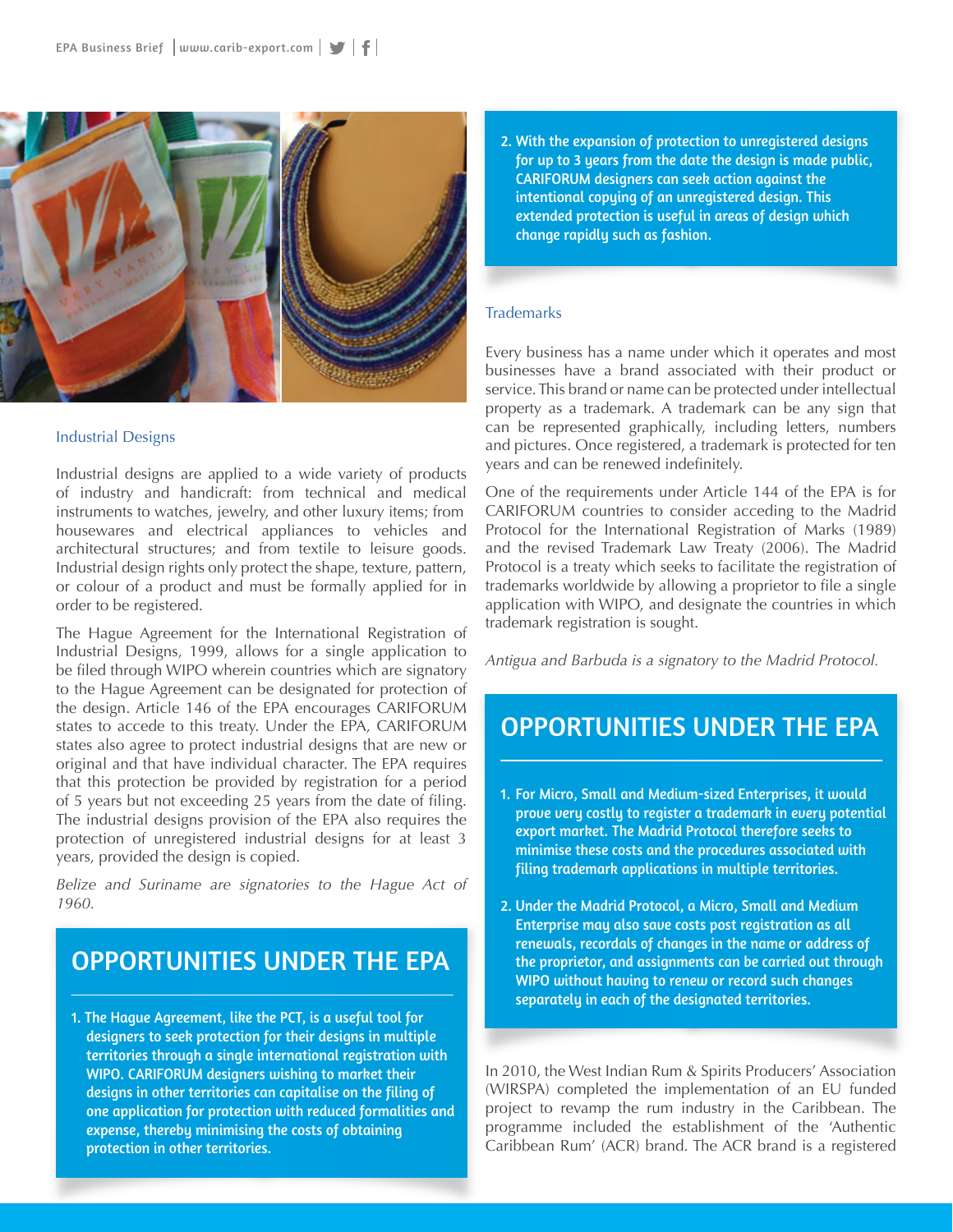trademark which belongs to WIRSPA and can be placed on bottles, packaging and promotional materials of brands that have signed license agreements with WIRSPA. While each brand maintains its identity, the ACR brand has been used to denote authenticity, provenance and quality of the rums within the WIRSPA portfolio, which includes rums from Antigua & Barbuda, Belize, Bahamas, Barbados, Dominica, Dominican Republic, Haiti, Guyana, St. Lucia, St. Vincent & The Grenadines, Suriname and Trinidad & Tobago. WIRSPA is currently implementing the 2012 - 2016 CARIFORUM Rum Sector Support Project. This project will develop marketing and communication campaigns for the ACR brand, promote collaboration, quality and best practices amongst Caribbean rum producers, and the development of the ACR brand.

### Geographical Indications

A geographical indication (GI) is a sign used on goods that have a specific geographical origin and possess qualities, reputation or characteristics that are essentially attributable to that place of origin. Usually, a GI takes the name of the place of origin of the goods. Agricultural products typically have qualities derived from the territory in which it is grown, including the soil, climate and other natural elements. GI protection means that producers from other regions are barred from using a GI region's name on their products.

GI provisions of the EPA seek to strengthen protection of GIs as well as to develop well-defined systems of GIs in CARIFORUM states. Article 145 seeks to ensure that GIs benefit from extended protection in the EU. An example of such extended protection includes the prohibition of the use of a geographical term by a proprietor on his product even where the origin of the product is indicated, the geographical term is used in translation, and the product clearly states the words 'imitation', 'type', 'style', 'method', 'kind' and such similar words.

# OPPORTUNITIES UNDER THE EPA

- 1. Where a geographical indication is protected under national legislation in a CARIFORUM state, the right holder can request that the EU recognises and protects the product as a GI. When the product receives GI protection, no other product can be traded in the EU under the same description.
- 2. A GI classification allows rights holders to charge a premium above margin price for such products. Consumers will be more likely to purchase a GI branded product over other brands as they would be assured of the quality and origin of the product through the value associated with that GI. Within the EU, the price of a product with a "Protected Designation of Origin" may be as much as 40 percent higher than that of a similar non-GI product.



### *Example of a Geographical Indication*

*Jamaica Blue Mountain Coffee is currently registered as a certification mark under the Trademarks Act, which is the system of protection afforded in countries such as the United States of America and Belize, for the protection of GIs. According to the World Intellectual Property Organisation, the reputation of Blue Mountain coffee has rendered it a priceless intangible asset, inherent linked to the region where it is grown. The Coffee Industry Board of that country has therefore taken steps to register Jamaica Blue Mountain Coffee as a GI with the Jamaica Intellectual Property Office8.*

#### Plant Varieties

Plant breeding is the manipulation of a plant's genetic characteristics to produce a new set of characteristics that would benefit humankind. Plant breeders select variations of plants to reproduce with specific characteristics such as a variety which can thrive in drought-like conditions. Provided the variety is new, distinct, uniform and stable, a grant of plant variety rights can be sought. A grant of "Plant Variety Rights" (PVR) for a new plant variety gives you the exclusive right to produce for sale and sell propagating material of the variety**9**.

While PVRs provide exclusive rights, Article 149.1 of the EPA allows CARIFORUM countries to implement exceptions to exclusive rights granted to plant breeders to allow farmers to save, use and exchange protected farm-saved seed or propagating material. As such, Article 149.2 requires CARIFORUM states to provide protection for plant varieties and consider acceding to the International Convention for the Protection of New Varieties of Plants (UPOV), 1991.

*<sup>8</sup> Wipo.int, (2014). In Search of a Perfect Cup. [online] Available at: http://www.wipo.int/ipadvantage /en/details.jsp?id=2612 [Accessed 12 Sep. 2014].*

<sup>9</sup> Iponz.govt.nz, (2014). What is a plant variety right (PVR)? | Intellectual Property Office of New<br>Zealand. [online] Available at: http://www.iponz.govt.nz/cms/pvr/what-is-a-plant-variety-right-pvr *[Accessed 14 Sep. 2014].*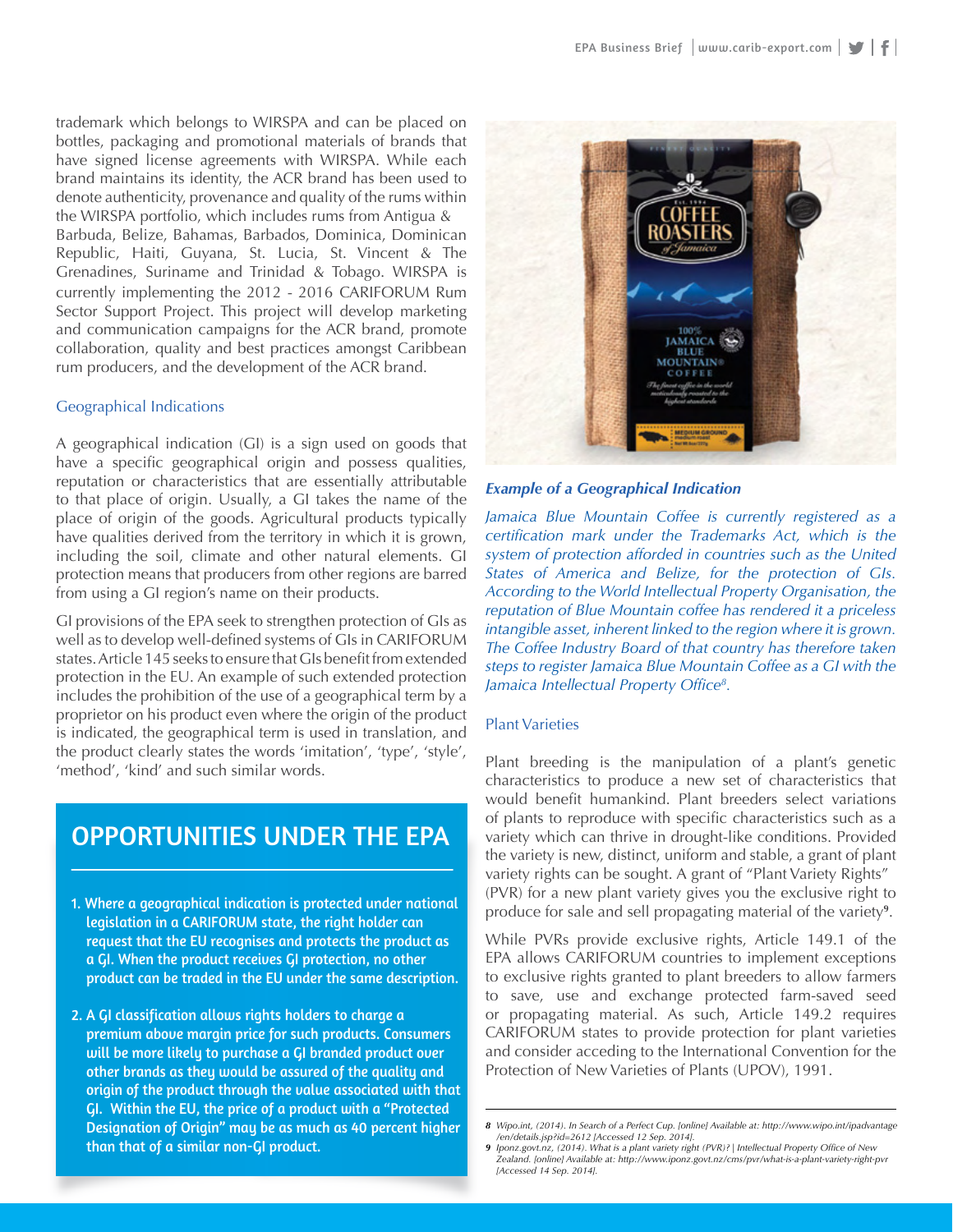*The Dominican Republic is a signatory to the UPOV Act of 1991 while Trinidad and Tobago is a signatory to the UPOV Act of 1978.*

# OPPORTUNITIES UNDER THE EPA

- 1. Using plant breeding to improve crops could be beneficial to farmers by increasing yields and nutritional value throughout the year as well as guaranteeing a product that is enhanced and resilient to pests, diseases and other ailments.
- 2. Effective plant breeding of varieties unavailable in the region, and the saving, exchanging and reusing of farm-saved seeds and propagating materials provided for under the EPA as an exception to PVRs, can result in reduced food imports in the region.
- 3. Farmers can also benefit from licensing new varieties to territories in need of similar varieties, therefore providing another source of revenue from farming.

*Under the European Development Fund (EDF) Project entitled "Improving Caribbean Food Security in the Context of Climate Change", stakeholders from Barbados, Belize, St. Kitts & Nevis, and Trinidad & Tobago are engaged in the breeding of climate resilient crops and building the capacity of farmers who produce sweet potato, yams, beans, peas and corn. The project, which commenced in 2013, will extend over a thirty-six month period.*

*The G barbadens variety of sea island cotton is a unique plant variety of cotton that can only be found in Barbados and a few other islands of the Caribbean. The West Indian Sea Island Cotton Association has since sought international protection of this strain of cotton which possess unique qualities such as its extra long staple length, fine uniform texture, great tensile strength, silky lustre and an extremely soft feel.*

### Importance of IPRs and Trade

There is general agreement that there exists a positive two-way relationship between intellectual property and international trade. Intellectual property systems spur economic development by providing the basis for business transactions such as licensing *10*.

Many small and medium sized enterprises (SMEs), in both developed and developing countries, rely heavily on intellectual property rights. Design rights, copyrights, patents and trademarks are essential for numerous industries composed mainly of SMEs such as the textile, toy, publishing, biotechnology, and retail industries, to name just a few*11*. With these intangible assets representing up to 70% of a company's assets, most companies have had to shift their focus on protecting their intellectual property.

The Global Innovation Index (GII), which recognises the key role of innovation as a driver of economic growth and wellbeing, ranked Barbados 3rd in patent families filed in three or more offices and 7th in joint-venture-strategic alliance deals. Local communities particularly in developing countries can therefore use intellectual property systems to exploit the commercial potential of local or traditional products or resources. The effective management of intellectual property assets can result in extensive returns on research and development investments as well as provide the impetus for further innovation. Innovation fosters competitiveness and is one of the driving forces behind the economies of the developed world. IP capital is therefore crucial to most companies and should be exploited to the benefit of such companies.

*<sup>10</sup>Intellectual Property: Source of innovation, creativity, growth and progress. (2014). 1st ed. [ebook] Paris: ICC, pp.12-13. Available at: http://www.iccwbo.org/data/documents/intellectual-property/ intellectual-property--source-of-innovation,-creativity,-growth-and-progress/ [Accessed 14 Sep. 2014]. 11Ibid.*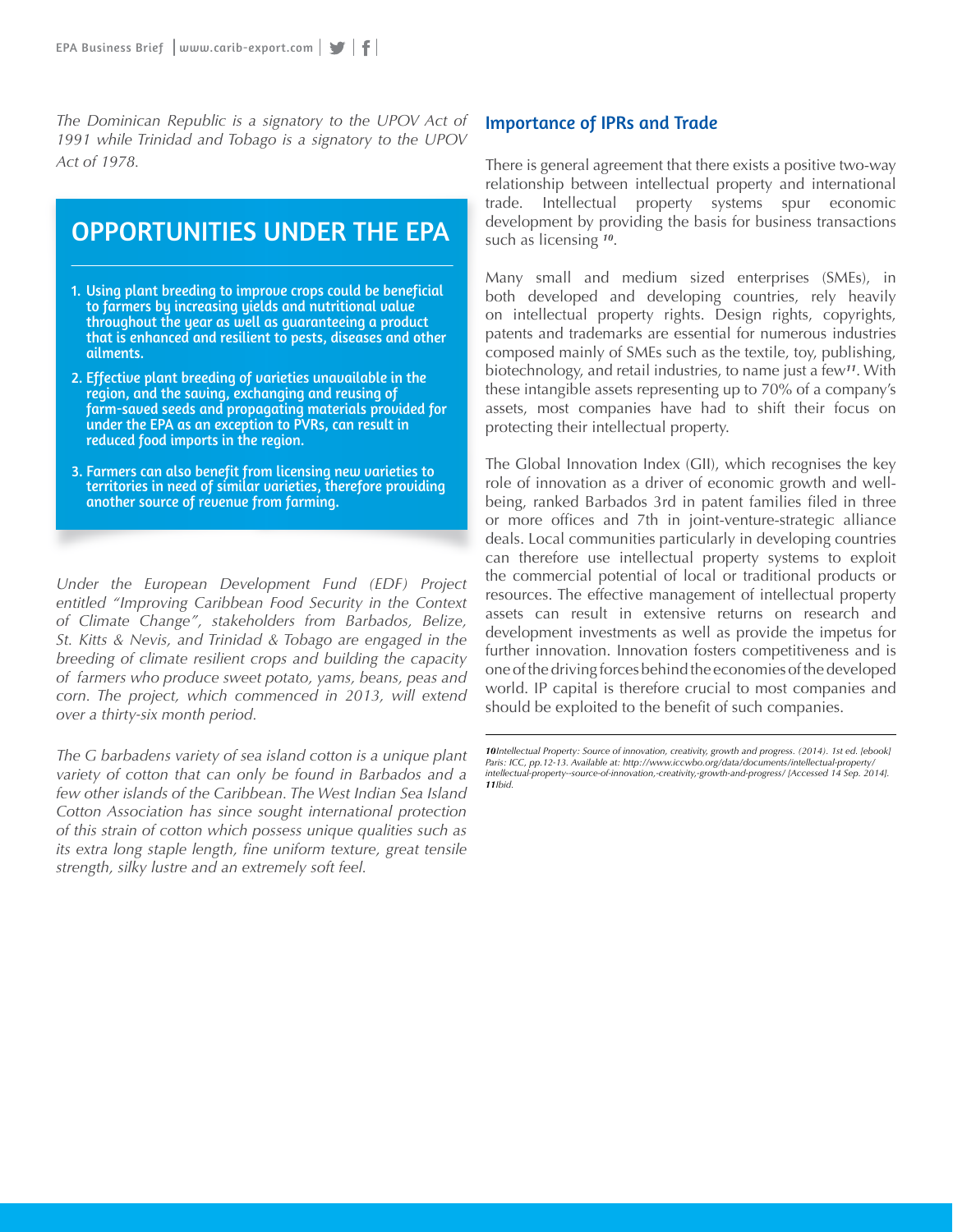**NOTES**